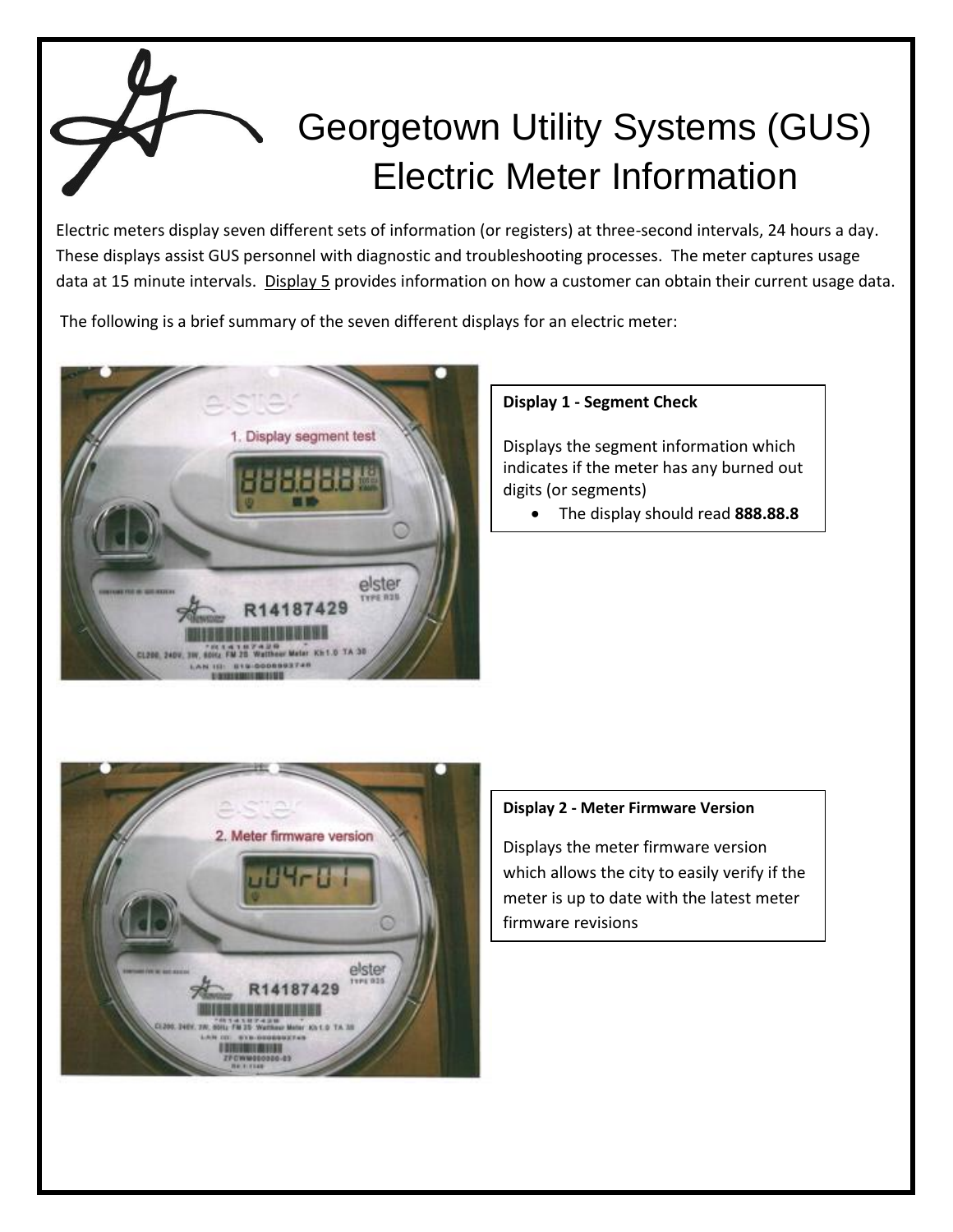

#### **Display 3 - Radio Firmware Version**

Displays the Radio Firmware version, which allows the city to easily verify if the meter is up to date with the latest radio firmware revisions

4. Time

elster

14187429

L100, 245V, SW, 64

#### **Display 4 - Time**

Displays the current time in a 24 hour format



## **Display 5 - Energy Usage**

Displays the current reading of electricity used in kilowatt hours (kWh).

#### **To calculate your usage since your bill date:**

Step 1: Read the digits on the physical meter from left to right, and write down this number. Step 2: Find the Current Read from your utility bill (it should resemble the following), and write it down.

#### CURRENT **C CURRENT CHARGES - ELECTRIC**

**Meter Previous Current**  R14187429 1012 1624

Subtract the two numbers. This gives you the total kWh used since your bill date. Multiply this by the current electric rate to find your volumetric charges since your last bill.